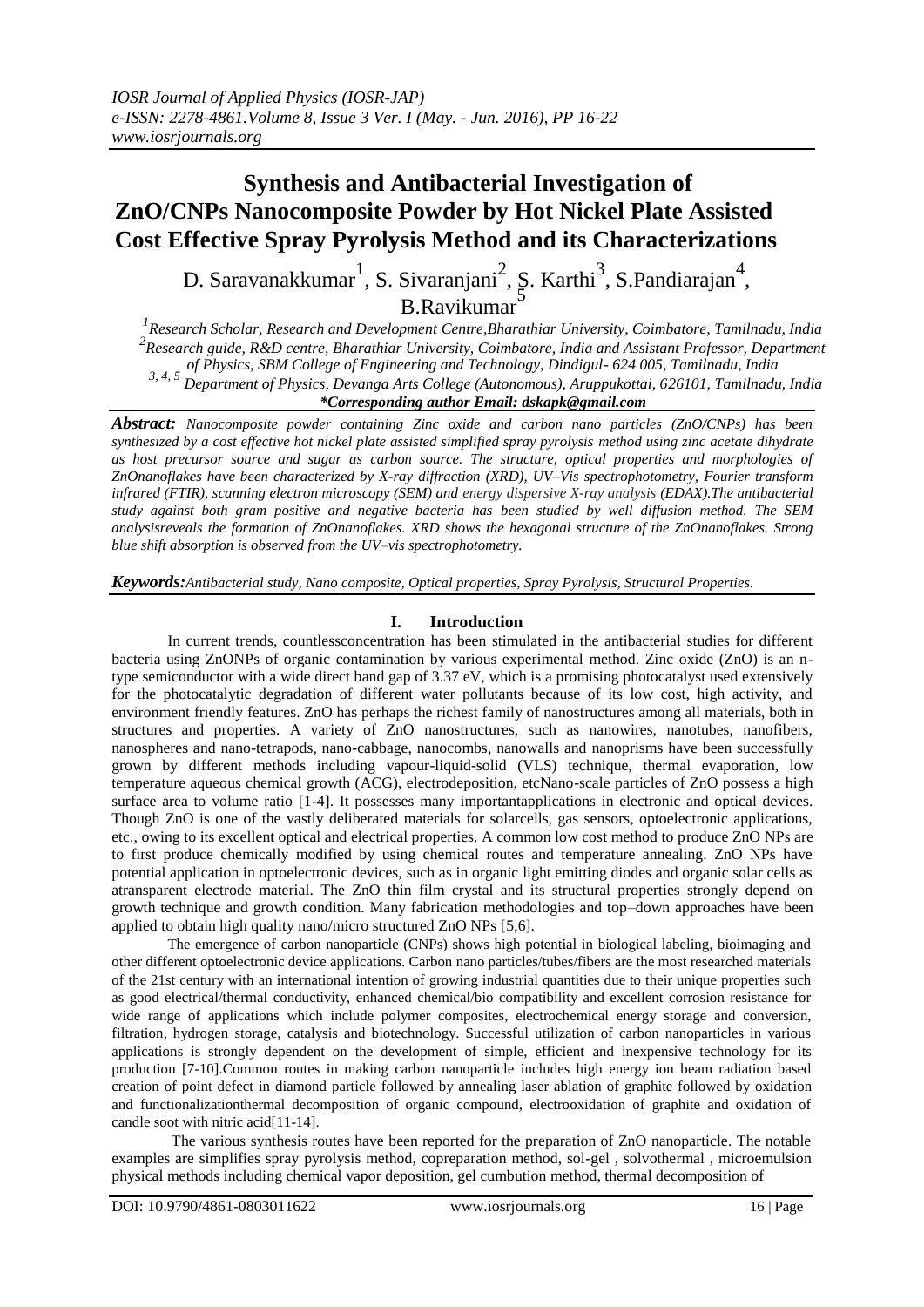organometallic precursors, arc plasma, laser ablation, and levitation gas condensation reverse micelles process, salt reduction, microwave dielectric heating reduction, ultrasonic irradiation, radiolysis, electrochemical synthesis etc., [15-21]

The presents work describes the synthesis of carbon nano particles doped ZnOnano particles using simplified spray pyrolysis method with some modified experimental arrangement. Number of research work has been reported using this method for preparing thin films only. In the present work, the title compound is prepared in an slightly different from spray pyrolysis method which is cost effective and simple.

## **II. Materials And Methods**

Zinc acetate dihydrate (Sigma Aldrich, 99% purity) was taken as precursor. Zinc acetate of 0.05 M precursor solution made of 50 ml of deionized water was used to synthesis ZnO nanoparticles. In the first step, sugar (stevia sugar purity 99%) solution of 0.01 M is mixed with precursor solution. Then it is stirred for 2 hours at 50˚C. In this case sugar mainly acts as carbon source. In second step the mixed solution is poured into the perfume spray atomizer without any other impurity. In third step, the nickel plate in the dimension of

15cmx12cmx1mm is placed on the hot plate at 200˚C. In fourth step the mixed solution is sprayed nearly 100 times directly on the hot nickel plate with 5 seconds interval and then it is cooled for 30 minutes. Then, deposited ZnO/CNPs nano composite powder removed by fine metal strip and collected in glass tube named as sample A. The same procedure is followed for sample B having 0.02 Msugar solution where concentration of precursor solution is constant.

After final preparation, the particles were dried at 80  $^{\circ}$ C and normal pressure and ground to a fine powder with a pestle and mortar. Finally it is calcined at 150˚ for 8 hours in muffle furnace.

The structural characterization of both the ZnO/CNPs nano powder were carried out using X-ray diffraction technique employing with Cu source. Absorption spectra were recorded on UV-Visible spectrophotometer study (Shimadzu-1700 series) and the Fourier Transform Infrared (FTIR spectra Shimadzu IR) studies were done for as prepared samples.

# **III. Result and Discussion**

### **3.1 XRD Analysis**

The X-ray diffraction (XRD) pattern of ZnO/CNPs nano particles powder is shown in Fig.3.1where peaks at 2θ values are 24.0852, 31.7695, 34.4445, 36.2533, 47.5875, 56.6214, 62.9526, 67.9950 ,69.2302 for sample A and 23.8050, 31.7622, 34.3898, 36.2361, 47.5547, 56.5902, 62.8360, 67.9780, 69.0242 Fig.3.1for sample B can be associated with (100), (002), (101), (102), (110), (103), (200), (112) and (201) planes respectively. The ZnO product shows hexagonal structure with primitive lattice, which are in good agreement with other literatures [22]. The patterns are in accord with the typical zincite structure ZnO diffraction where hexagonal phase, spacegroup  $P6_3$ *mc*, with lattice constants  $a = 3.24982 \text{ Å}$ ,  $c = 1.6021 \text{ Å}$ ,  $Z = 2$ , JCPDS No. 36-1451etc. The average particle size (D) was determined using the Scherer's equation  $D = 0.9\lambda / \beta cos\Theta$ , where D is the crystallite size, K is the shape factor, being equal to 0.9, λ is the X-ray wavelength, β is the full width at half maximum of the diffraction peak, and  $\Theta$  is the Bragg diffraction angle in degree. The average particles size was found to be in the range of 24-31nm [23]. The sharpness of peaks shows that ZnO NPs are highly crystalline nature.



### **Fig 3.1 XRD Spectrum OfZno/CnpsNanocomposites For Sample A (Red) And Sample B (Blue)**

The analysis of carbon nano particles with ZnONPs was carried out to identify their crystal structure. The XRD spectrum shows that there are two Bragg diffraction broad peaks at near  $2\theta = 23.68^{\circ}$  It has been reported that the XRD peak at near  $2\theta = 23.68^{\circ}$  indexed as (002) is an indication of the presence of large amounts of amorphous material in association with multi-walled carbon nano tubes [24, 25]. In the present study, the peaks at near  $2\theta = 23.80^{\circ}$  and  $24.08^{\circ}$  were indexed as (002) plane which correspond to the presence of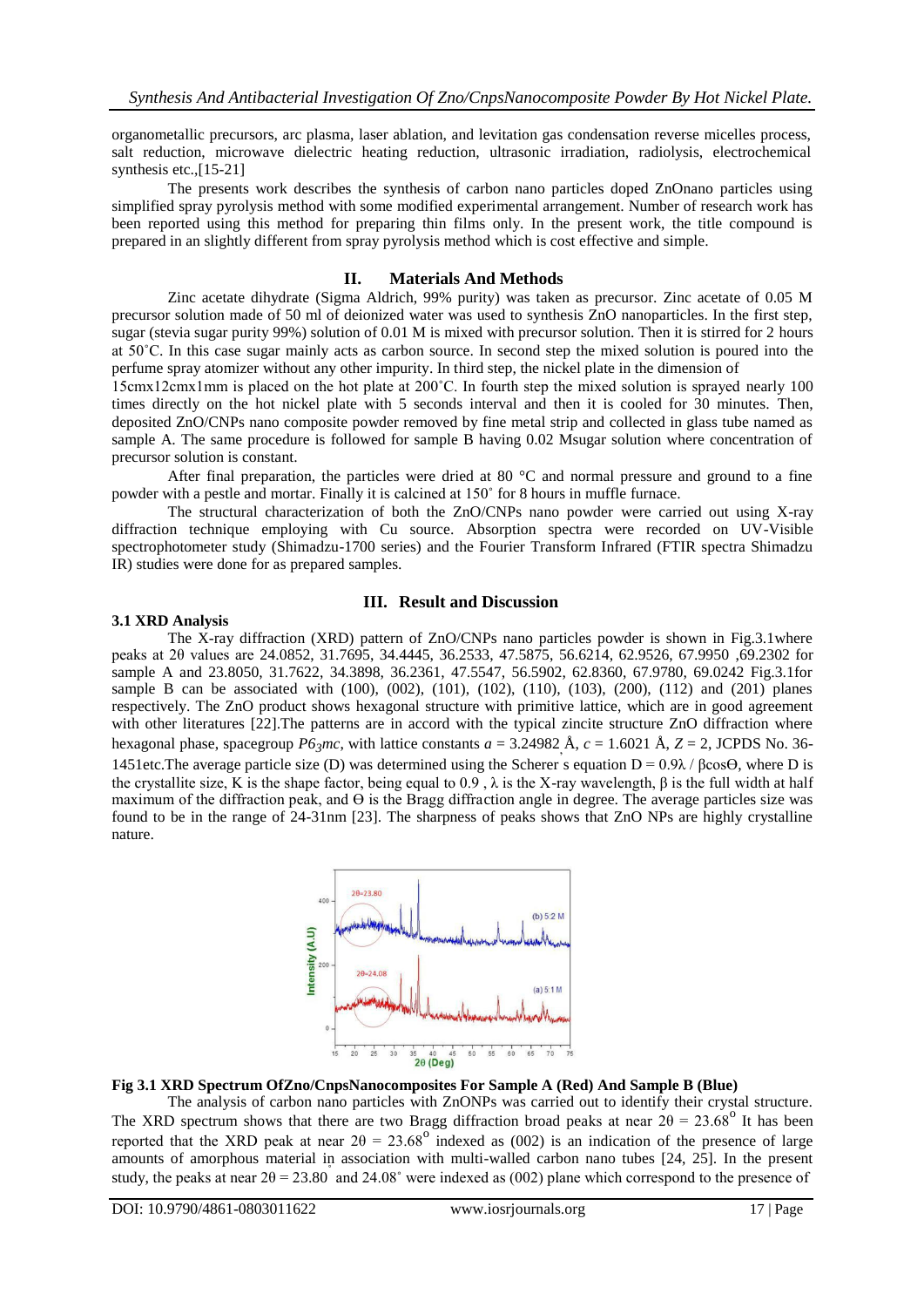less amounts of amorphous MWCNT CNPs in association with hexagonal graphite lattice. The crystal structure parameter such as crystallite size D, d - spacing, crystallites volume V, lattice parameter a & c, *c*/*a* ratio, cell volume v,number of unit cells NU, bond length und dislocation density  $\delta$  of ZnO/CNPs nanocompsite calculated from XRD data are tabulated in the Table.1

| <b>Sample</b> | $2\Theta$ | D     | d     |          | <b>Lattice Constant</b> |       |      | $\bf{v}$ (A) | <b>NU</b><br>$x10^6$ |       | $\delta X 10^{-4}$<br>$nm^2$ |
|---------------|-----------|-------|-------|----------|-------------------------|-------|------|--------------|----------------------|-------|------------------------------|
|               |           | Nm    | (A)   | $(nm)^3$ | (A)<br>a                | c(A)  | c/a  |              |                      | (Å)   |                              |
| A             | 36.271    | 24.49 | 2.474 | 67.34    | 3.244                   | 5.206 | .604 | 57.012       | 3.594                | 1.873 | 5.537                        |
| B             | 36.236    | 31.37 | 2.815 | 70.25    | 3.243                   | 5.217 | .608 | 54.076       | 3.701                | 1.836 | 6.788                        |

**Table.1 Crystallite size, d - spacing, Crystallites volume, Lattice parameter, c/***a* **ratio, cell volume, Number of unit cell, Bond length and dislocation density of ZnO/CNPs nanocompsite calculated from XRD data.**

# **3.2 SEM Analysis**

SEMmicrograph of ZnO/CNPs composite obtained from simplified spray pyrolysis withhot nickel plate assistance method. The SEM analysis was used to determine the structure of the reaction products that were formed. SEM image has showed carbon nanoparicles covered zinc oxide nano particles with more number of aggregates as well. The SEM image showed relatively flake like nanoparticles shown in high magnification SEM structure, with appearance some agglomerated grain groups. Figure 3.2 (a) shows SEM image of the NPs from the solution of 5:1 volumetric ratio of Zinc acetate/sugar mixture S-A. Increasing the Zinc acetate/sugar ratio to 5:2S-B, the agglomeration seems more pronounced and agglomerated groups are layered. However it is clearly seen that the presence of MWCNTs yield a large number of ZnO nanoparticles mostly with irregular shape and size Fig. 3.2 (b). Some particles display an appearance of hexagonal nanoplates, indicating uniform growth of ZnO nanostructures.



Fig. 3.2 (a) SEM micrgraph of ZnO/CNPs for S-A Fig. 3.2 (b) SEM micrgraph of ZnO/CNPs for S-B

The EDAX pattern in the fig 3.2 (c) reveals that only signals from O, Zn and C can be detected. In addition, no trace of other element such as k, S, P, Cr detected in the EDX pattern, indicating that the nanowires are pure ZnO/CNPs nano composite.



Fig 3.2 (c) EDAX spectrum of of ZnO/CNPs for S-B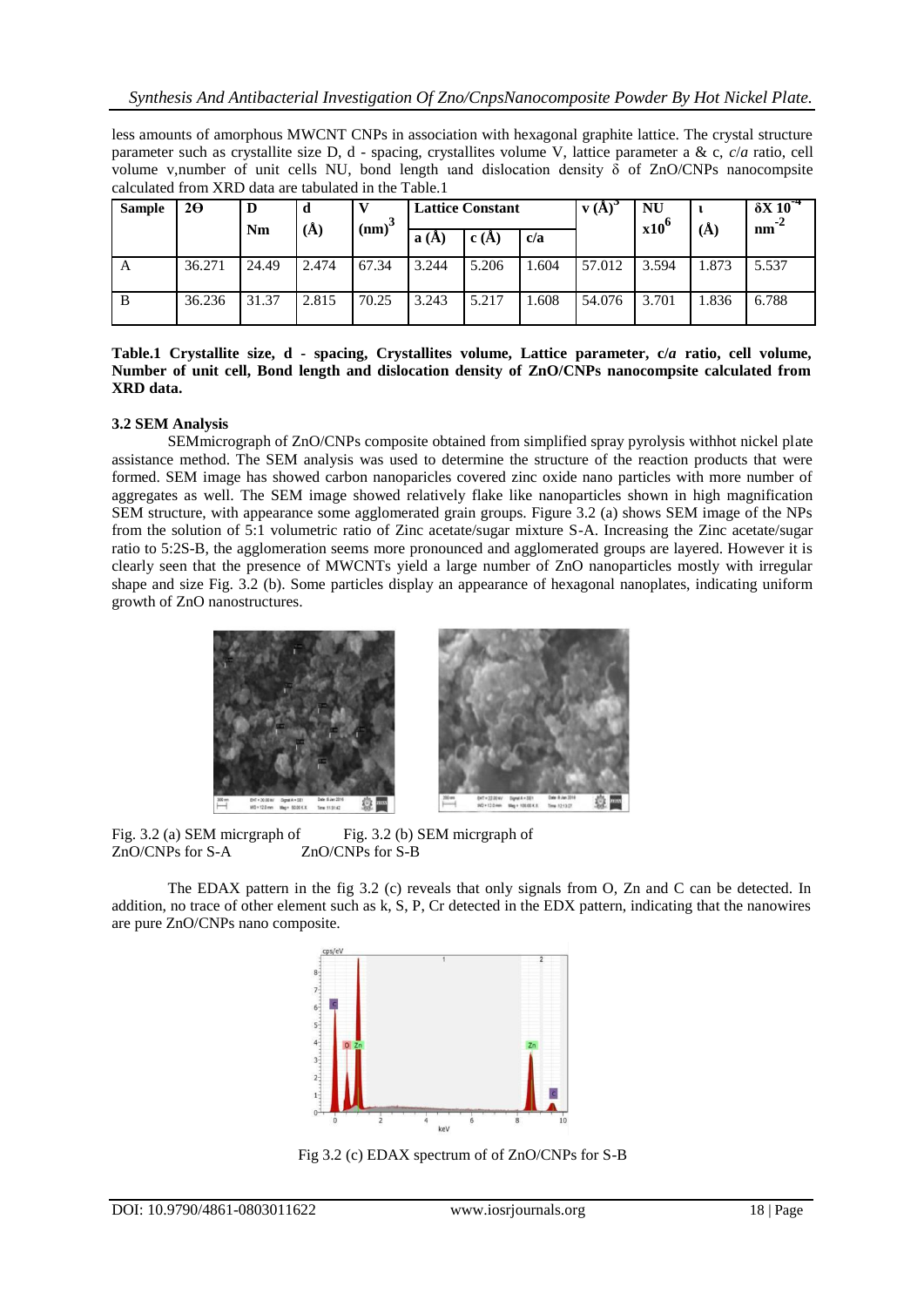## **3.3 FTIR Analysis**

Infrared (IR) spectroscopy is a popular characterization technique in which a sample is placed in the path of an IR radiation source and its absorption of different IR frequencies is measured. Solid, liquid, and gaseous samples can all be characterized by this technique. The FTIR spectrum of ZnO/CNPs nanostructure was recorded in the range 400-4000 cm<sup>-1</sup>, using FTIR spectrometer and is given in Figure 3.3 (a). The band between the 450-500  $\text{cm}^{-1}$  corelated to metal oxide bond (ZnO).



**Fig 3.3 (a) FTIR spectrum of ZnO/CNPs Nanocomposites for sample A and B**

The structural analysis of wurtziteZnO was further supported through FTIR investigation corresponds to the wurtzite oxide stretching frequencies of ZnO. The main absorption bands at  $\sim 450-500$  cm<sup>-1</sup> are due to the stretching mode of ZnO. From the FTIR spectrum, various functional groups and metal-oxide (MO) bond present in the compound were analyzed, where absorption peak at  $428 \text{ cm}^{-1}$ ,  $442 \text{ cm}^{-1}$  and  $666 \text{ cm}^{-1}$  are attributed to stretching vibrations of Zn-O bonds. It confirms the presence of ZnOnano particles. Also the sharp bands at 1015 cm<sup>-1</sup> and 1016 cm<sup>-1</sup> indicate the symmetric stretching of C-O group present in the extract [26]. The absorption band at 2920 cm-1 can be ascribed to the stretching mode of C-H bonds and its shift to 2936 cm  $1$  and 2917 cm<sup>-1</sup> in synthesized ZnO NPs. The peaks at 3742 cm<sup>-1</sup> and 3756 cm<sup>-1</sup> indicate the presence of O-H residue probably due to atmospheric moisture [27]. FTIR spectroscopy given further evidence of MWCNT-O– C=O group that existed on the surface, and its characteristic weak absorption peak of 1728cm<sup>-1</sup> and 1756 cm<sup>-1</sup> were observed for the samples A and B.Formation of ZnO/CNPs nanocomposite prepared by this method such particles on the surface of disordered multi-walled CNTs (ZnO/MWCNTs) is possible from the sugar molecular carbon source [28]. The SEM and EDAX results confirm the presence of noble CNPs and ZnO nanoparticles

#### **3.4 UV-Vis Spectra Analysis**

The electronic absorption spectrum of ZnO samples in the UV-vis range enables to characterize the absorption edge related to semiconductor band structure. The direct band gap energy  $(E_g)$  for the ZnOnanocrystals is absorption edge related to semiconductor band structure. The direct band gap energy  $(E_g)$  for the ZnOnanocrystals is determined by fitting the reflection data tothe direct transition equation  $ahv=A(hv-E_g)^{n_s}$ , where*a*is the optical absorption coefficient, hvis the photon energy,  $E_g$  is the direct band gap and A is a constant and 'n' depends on the kind<br>of optical transition that prevails. Specifically, with  $n = 1/2$ , a good linearity has been obser transition, the most preferable one in the system studied here by replacing  $n = 1/m$  which are  $n = 2$  for allowed direct transition,  $n = \frac{1}{2}$  for allowed indirect,  $n = \frac{1}{3}$  for forbidden indirect and  $n = \frac{2}{3}$  for forbidden direct of optical transitions The exact value of the band gap is determined by extrapolating the straight line the x axis.Fig.3.4 (a)shows the absorption spectrumof the ZnO/CNPs composite with a sharp absorptionpeak at 349.393 nmwhich corresponds to a blue-shift of  $15\pm2$  nm compared to bulk ZnO [29, 30].



**Fig 3.4 (a) UV-Vis Absorption spectrum of the ZnO/CNPs nanocomposite Sample A (black) & B (green)**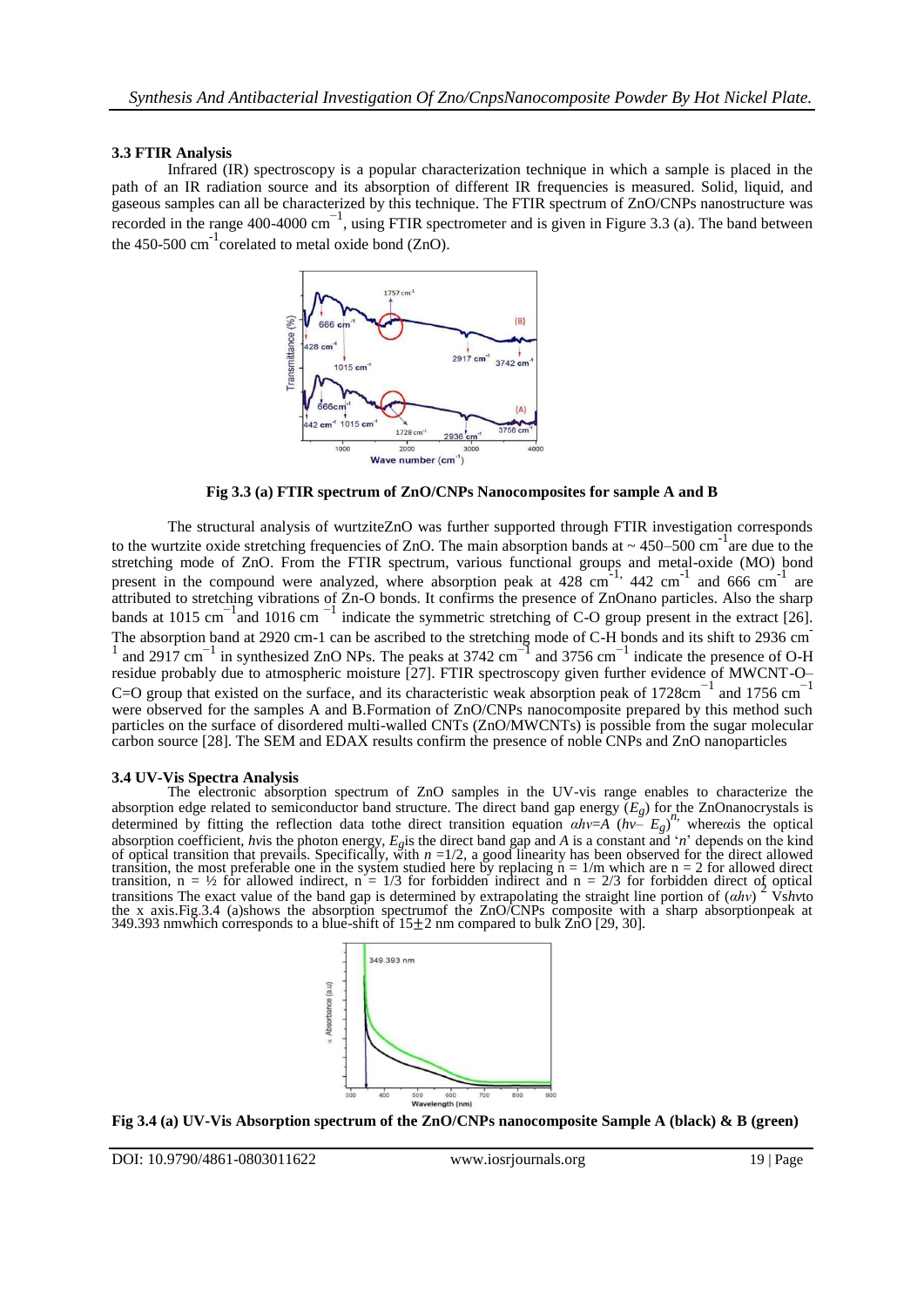Fig.3.4 (b) shows the variation of  $(ahv)^{1/n}$  vs. photon energy, hvfor as synthesized ZnO/CNPs nano particles with n values of 1/2. Allowed direct band gap of ZnOnano particles is calculated to be 3.3265 eV for S-A and3.3905eV for S-B, which are closer to the reported value 3.37 eV [31].



**Fig. 3.4 (b) Shows the variation of (αhν) 1/nVs photon energy, Sample A (black) & B (pink)**

## **3.5 Antibacterial activity of ZnO/ CNPs (Sample B) against bacterial pathogens using welldiffusion method**

Antimicrobial activities of the synthesized Ag doped Bismuth oxide nanoparticles were performed against both Gram-positive [Staphylococcus aureus] and Gram-negative [Pseudomonas aeruginosa] bacteria. Staphylococcus aureus is a [gram-positive cocal](https://en.wikipedia.org/wiki/Gram-positive) [bacterium t](https://en.wikipedia.org/wiki/Bacterium)hat is a member of the [Firmicutes, a](https://en.wikipedia.org/wiki/Firmicutes)nd is frequently found in the [nose,respiratory tract, a](https://en.wikipedia.org/wiki/Respiratory_tract)nd on the [skin. I](https://en.wikipedia.org/wiki/Human_skin)t is often positive fo[r catalase a](https://en.wikipedia.org/wiki/Catalase)nd nitrate reduction. Although S. aureus is not always [pathogenic, i](https://en.wikipedia.org/wiki/Pathogen)t is a common cause of [skin](https://en.wikipedia.org/wiki/Skin_infection) [infections s](https://en.wikipedia.org/wiki/Skin_infection)uch as [abscesses, respiratory](https://en.wikipedia.org/wiki/Abscess) [infections s](https://en.wikipedia.org/wiki/Respiratory_disease#Respiratory_tract_infections)uch as [sinusitis,](https://en.wikipedia.org/wiki/Sinusitis) and [food poisoning. P](https://en.wikipedia.org/wiki/Food_poisoning)athogenic strains often promote [infections b](https://en.wikipedia.org/wiki/Infection)y producing potent [protein toxins,](https://en.wikipedia.org/wiki/Protein) and expressing cell-surface proteins that [bind](https://en.wikipedia.org/wiki/Protein_A) [and](https://en.wikipedia.org/wiki/Protein_A) [inactivate a](https://en.wikipedia.org/wiki/Protein_A)ntibodies.Antibacterial activities of the ethanolic extract of the compounds Sample B were determined using well diffusion method. It is performed by sterilizing Mueller Hinton agar media. After solidification, wells were cut on the Mueller Hinton agar using cork borer. The test bacterial pathogens such as Staphylococcus aureus and Pseudomonas aeruginosa were swabbed onto the surface of Mueller Hinton agar plates. Wells were impregnated with 25 µl of the test samples (ethanolic extract of the compounds). The plates were incubated for 30 min to allow the extract to diffuse into the medium. The plates were then incubated at 37<sup>o</sup>C for 24 hours, and then the diameters of the zone of inhibition were measured in millimetres.



**Fig.3.5 (c) Antimicrobial activity of ZnO/ CNPs (Sample B)against** *Staphylococcus aureus*

**Fig.3.5 (d) Antimicrobial activity of ZnO/ CNPs (Sample B)against** *Pseudomonas aeruginosa*

Each antibacterial assay was performed in triplicate and mean values were reported and the photographs showing the inhibition zones around the disks are shown in Fig. 3.5 (c) and (d). The histogram chart representing the zone of inhibition are shown in Fig. 3.5 (e). Antibacterial activity of metal compounds against bacterial pathogens was tabulated in Table.2. From these results, it is found that ZnO/CNPs composite powder exhibits antibacterial nature and its efficiency is higher for gram positive bacteria [Staphylococcus aureus] than Gram-negative [Pseudomonas aeruginosa] bacteria.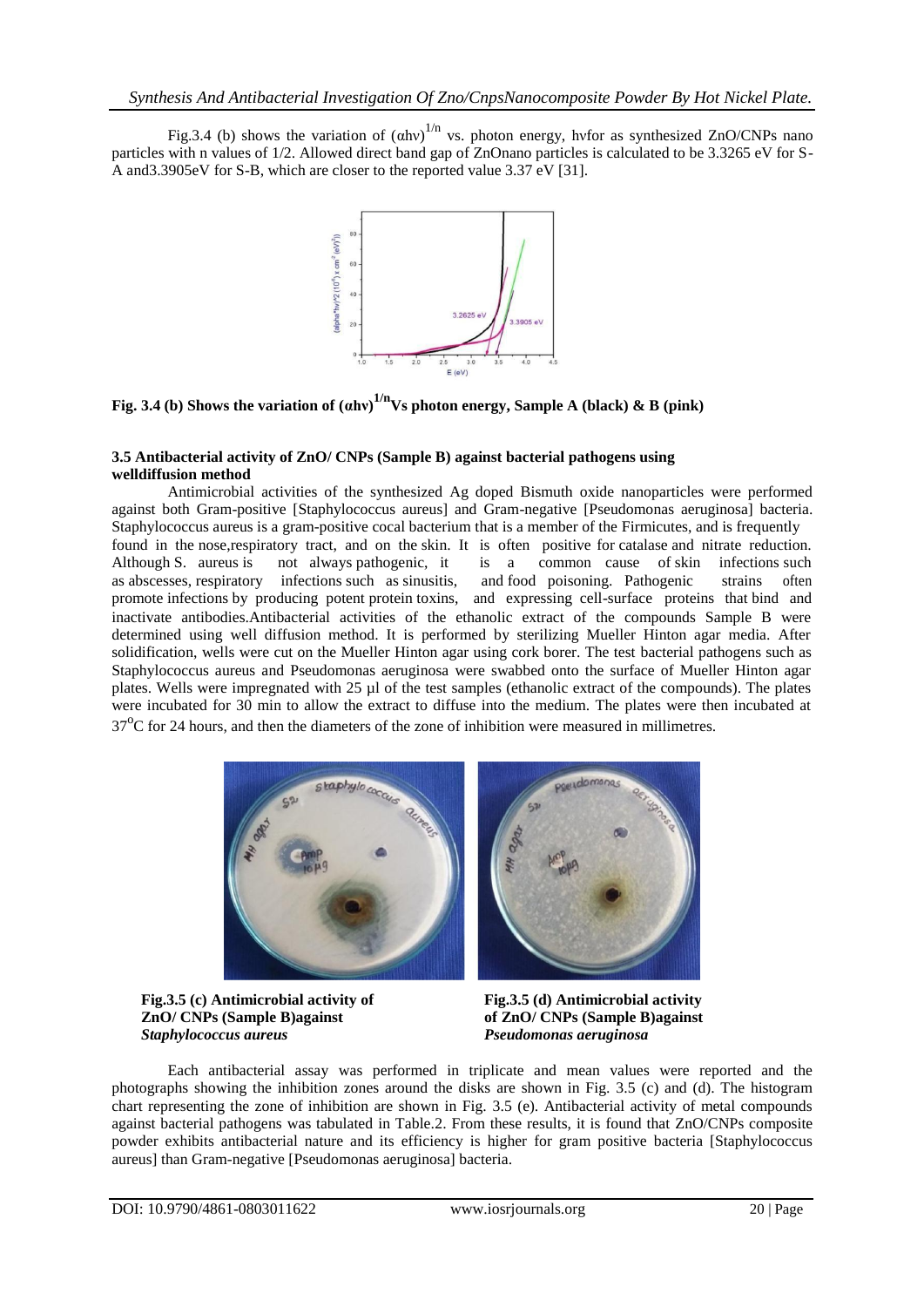| <b>Test bacterial pathogens</b> | Zone of inhibition in millimeter (in diameter) |  |  |  |  |  |  |
|---------------------------------|------------------------------------------------|--|--|--|--|--|--|
|                                 | $ZnO/CNPs$ (Sample B)                          |  |  |  |  |  |  |
| Staphylococcus aureus           | 33                                             |  |  |  |  |  |  |
| Pseudomonas aeruginosa          |                                                |  |  |  |  |  |  |

**Table. 2. Antibacterial activity of metal compounds against bacterial pathogens**

*Solvent used: Ethanol*, *Standard used: Ampicillin 10 µg Staphylococcus aureus* Zone of inhibition for Amp 10 µg - 17 mm *Pseudomonas aeruginosa* Zone of inhibition for Amp 10 µg - 12 mm



**Fig. 3.5 (e) Antibacterial activity of ZnO/CNPs composite(S-B) against bacterial pathogens**

### **IV. Conclusion**

In the present work, we first report an eco-friendly and simple method for the synthesis of ZnO/CNPs composite using sugar solution*.*The formation of ZnO/CNPs nanocomposite confirmed by XRD, SEM and EDAX methods. XRD analysis reveals that the average grain size of the nanoparticles was found to be 24-31 nm which was calculated by Debye-Scherrer equation. The formation of ZnO/CNPs nanocomposite was also confirmed by Fourier transform infrared spectroscopy (FTIR). From the FTIR spectrum, the stretching and bending frequencies of the molecular functional groups in the sample were studied. The optical bandgap of as prepared Nano composite were obtained from optical absorption spectra by UV-Vis absorption spectroscopy. Upon increasing the concentration of the sugar solution the optical band gap decreases from 3.39 eV to 3.29 eV. From the antibacterial study the inhibition zone is larger for gram positive bacteria than gram negative bacteria.The method of the present study offers several important advantageous features. The synthesis route is economical and environment friendly, because it involves inexpensive and non-toxic materials for second, large scale synthesis.

#### **Reference**

- [1]. S. J. Pearson, D. P. N. Orton, K. I., Y. W. Hoe, T. Steiner, Prog. Mat. Sci., 50, 2005, , 293.O. Dulub, L. A. Boatner, U. Diebold, Surf. Sci., 519, 2002, 201.
- [2]. Fan Xi-Mei, Zhou Zuo-Wan, Wang Jie and TianKe, Trans. Nanoferrous Met. Soc.China., 21, 2011, 2056.
- [3]. Mansidhingra, Lalit Kumar, SadhnaShrivastava, P. Senthil Kumar and S. Annapoorni, Bull.Mater. Sci., 36, 2013, 647 .
- E. H. Kisi, M. M. Elcombe, ActaCryst., 45,1989, 1867.
- [5]. J. E. Jaffe, A. C. Hess, Phys. Rev., 48, 1993, 7903.
- [6]. L. Gerward and J. S. Olsen, J. Synchrotron Radiat., 2, 1995, 233. [7]. T. Kogure and Y. Bando, J. Electron Microsc., 1993, 47, 7903.
- [7]. T. Kogure and Y. Bando, J. Electron Microsc., 1993, 47, 7903.
- [8]. A. B. M. A. Ashrafi, A. Ueta, A. Avramescu, H. Kumano, I. Suemune, Y. W. Ok and T.Y.Seong, Appl. Phys. Lett., 76, 2000, 550.
- [9]. S. K. Kim, S. Y. Seong and C. R. Cho, Appl. Phys. Lett., 82, 2003, 562.
- [10]. C. H. Bates, W. B. White and R. Roy, Science., 137, 1962, 993. [11]. J. E. Jaffe, J. A. Snyder, Z. Lin and A. C. Hess, Phys. Rev. B.,
- J. E. Jaffe, J. A. Snyder, Z. Lin and A. C. Hess, Phys. Rev. B., 62, 2000, 1660.
- [12]. A. F. Kohan, G. Ceder, D. Morgan and C.G. Van de Walle, Phys. Rev., 61, 2000, B, 15019.
- [13]. C.G. Van de Walle, Phys. Rev. Lett., 85, 2000, 1012.
- [14]. Asano, H.; Muraki, S.; Endo, H.; Bandow, S.; Iijima, S. J. Phys. Condens. Matt., 22, 2010, 1–6.
- [15]. Yang, X.G.; Li, C.; Wang, W.; Yang, B.J.; Zhang, S.Y.; Qian, Y.T, Chem. Commun., 3, 2004, 342–343.
- [16]. Lou, Z.S.; Chen, Q.W.; Zhang, Y.F.; Wang, W.; Qian, Y.T, J. Am. Chem. Soc., 125, 2003, 9302–9303.
- [17]. Lou, Z.S.; Chen, Q.W.; Zhang, Y.F.; Qian, Y.T.; Wang, W, J. Phys. Chem. B., 108, 2004, 4239–4241.